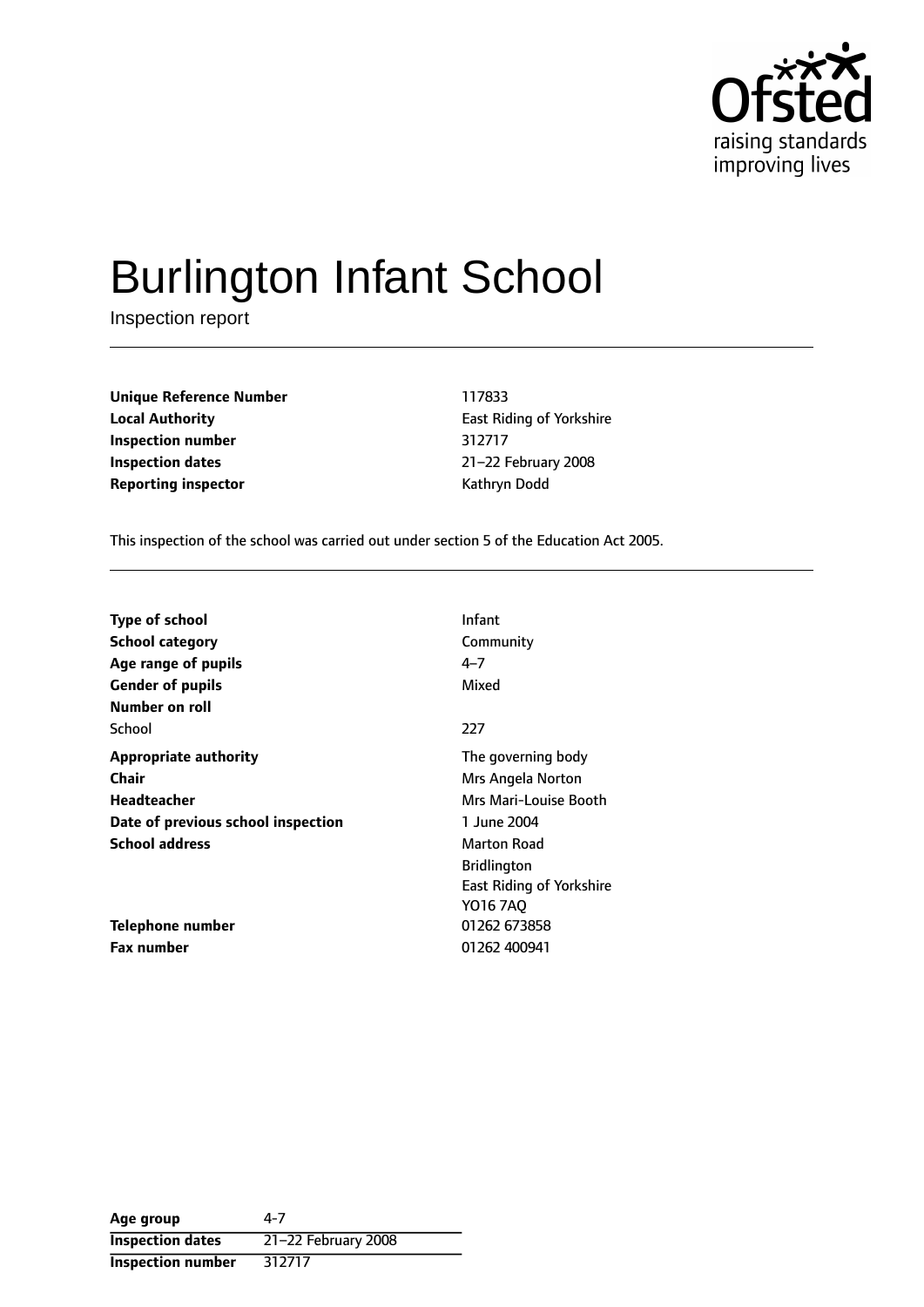.

© Crown copyright 2008

#### Website: www.ofsted.gov.uk

This document may be reproduced in whole or in part for non-commercial educational purposes, provided that the information quoted is reproduced without adaptation and the source and date of publication are stated.

Further copies of this report are obtainable from the school. Under the Education Act 2005, the school must provide a copy of this report free of charge to certain categories of people. A charge not exceeding the full cost of reproduction may be made for any other copies supplied.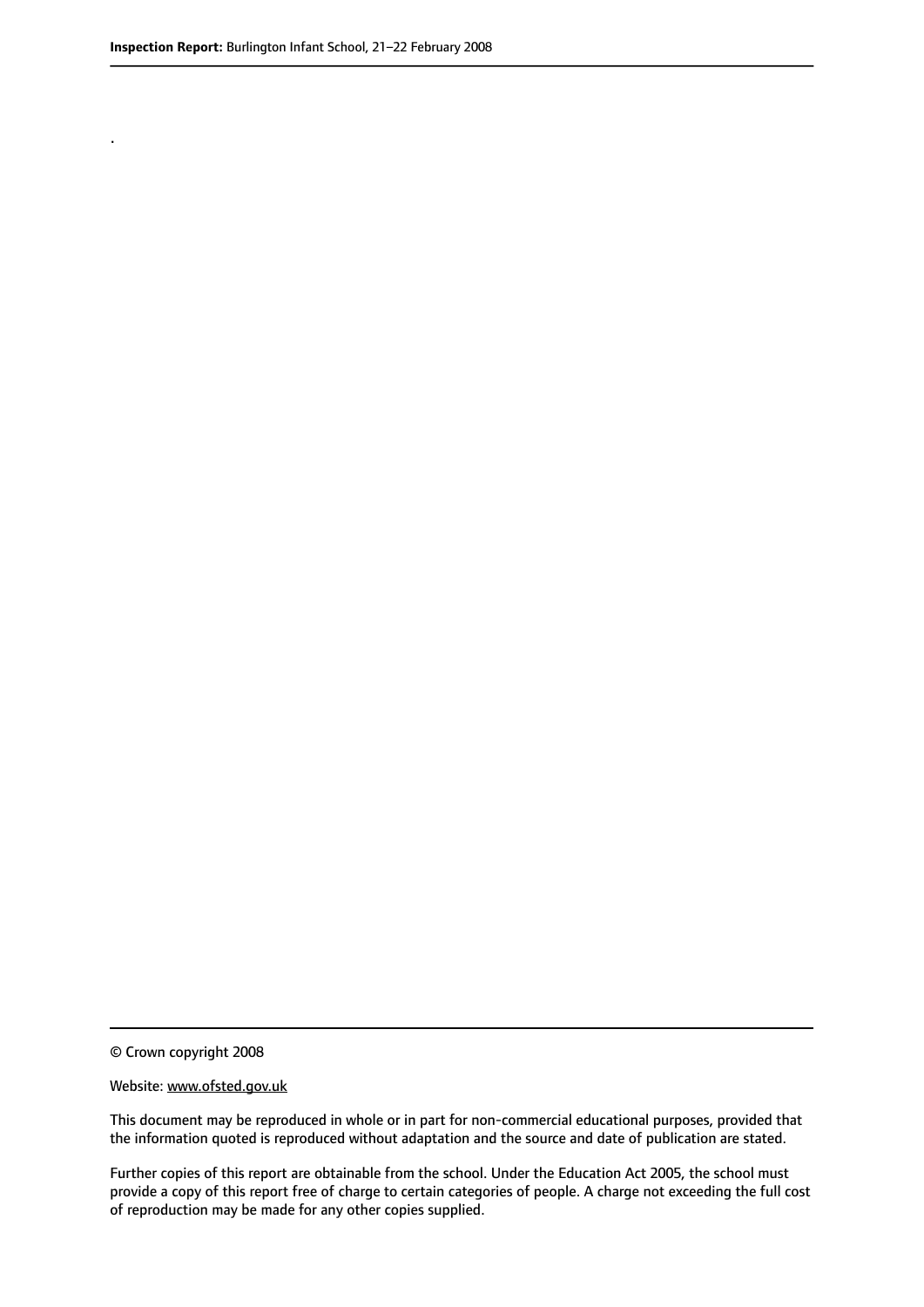## **Introduction**

The inspection was carried out by two Additional Inspectors.

#### **Description of the school**

Almost all the pupils at this average sized school are from White British family backgrounds. It serves a mixed locality that includes areas of social and economic disadvantage. The proportion of pupils entitled to free school meals is average, as is the proportion with learning difficulties and/or disabilities.

### **Key for inspection grades**

| Grade 1 | Outstanding  |
|---------|--------------|
| Grade 2 | Good         |
| Grade 3 | Satisfactory |
| Grade 4 | Inadequate   |
|         |              |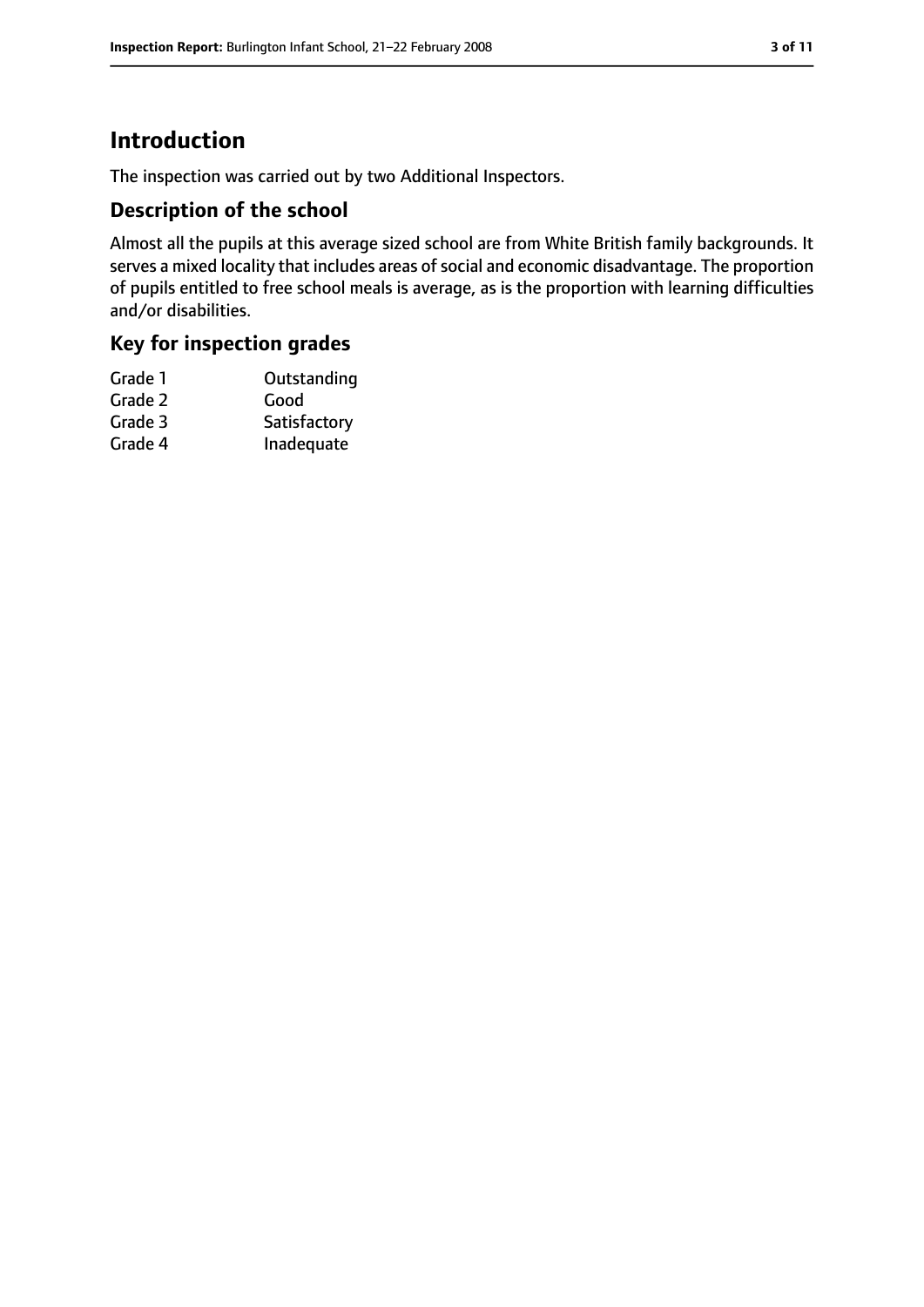## **Overall effectiveness of the school**

#### **Grade: 2**

This good school has an accurate view of its effectiveness and provides good value for money. Some aspects are outstanding, such as the way in which children are cared for and nurtured in an exceptionally friendly community. The school fosters outstanding partnerships, for example, with parents, the community, other schools and support agencies. Personal development is good. Making sure that pupils can enjoy learning, are safe and healthy and play a very active part in their school and local community is a high priority. Consequently, pupils achieve well. They make very good gains in their social development. Parents think very highly of the school. They particularly appreciate the high standard of care and the exciting range of activities that enable their children to develop a `real joy of learning that fires their young imaginations'. Consequently, pupils mature into confident and eager learners, who are well placed to take advantage of their education when they move to junior school.

Achievement is good for all pupils including those with learning difficulties and/or disabilities. Standards by Year 2 are average. Pupils' good progress across the school reflects the good quality of teaching and learning and curriculum provided. Teachers' set challenging learning targets for their pupils and track their progress towards them. They provide work matched well to the needs of pupils with learning difficulties and/or disabilities and those who may be falling behind their peers. There is not yet however, a consistent approach in all classes to providing the right level of challenge for the more able pupils. This means that their learning does not always push forward at a good rate. Nevertheless, recent adaptations to the curriculum that more closely reflect pupils' particular learning needs, for example, promoting better speaking and listening skills, are starting to have a positive impact on raising standards.

The headteacher makes a strong contribution to school improvement. Making sure that every pupil can achieve well in a very caring and supportive setting is her passion. She has enlisted the support of other schools, parents and the community. There is a strong sense of common purpose, vision and a determination amongst staff. The senior leadership team and governors offer effective support. Staff who have responsibility for leading subjects are keen to make a greater contribution to finding out how well the school is doing, so that they can have more influence on planning the way forward. The skills they need in order to do so, however, are insufficiently developed to enable them to make the contribution they would like to. Nevertheless, self-evaluation is accurate and the school knows itself well. It has a clear view of what action needs to be taken to bring about further improvements. There is no sign of complacency, but rather, a clear sense of striving to achieve even more. The good improvement since the previous inspection, as evidenced, for example, in improved attendance, successful curriculum adaptations and a strengthened senior leadership team, demonstrates that the school has good capacity to improve in the future.

#### **Effectiveness of the Foundation Stage**

#### **Grade: 2**

When children start in Reception, their skills and knowledge are below what is typical for their age. Aspects of their communication skills and social skills are sometimes weak. Staff place a high priority on children's personal, social and emotional development. They provide good support to help children to learn to get along together, talk about their learning and behave well. This, along with the excellent links with nearby pre-schools, ensures that children settle very quickly into school routines. Children develop an early thirst for learning because they are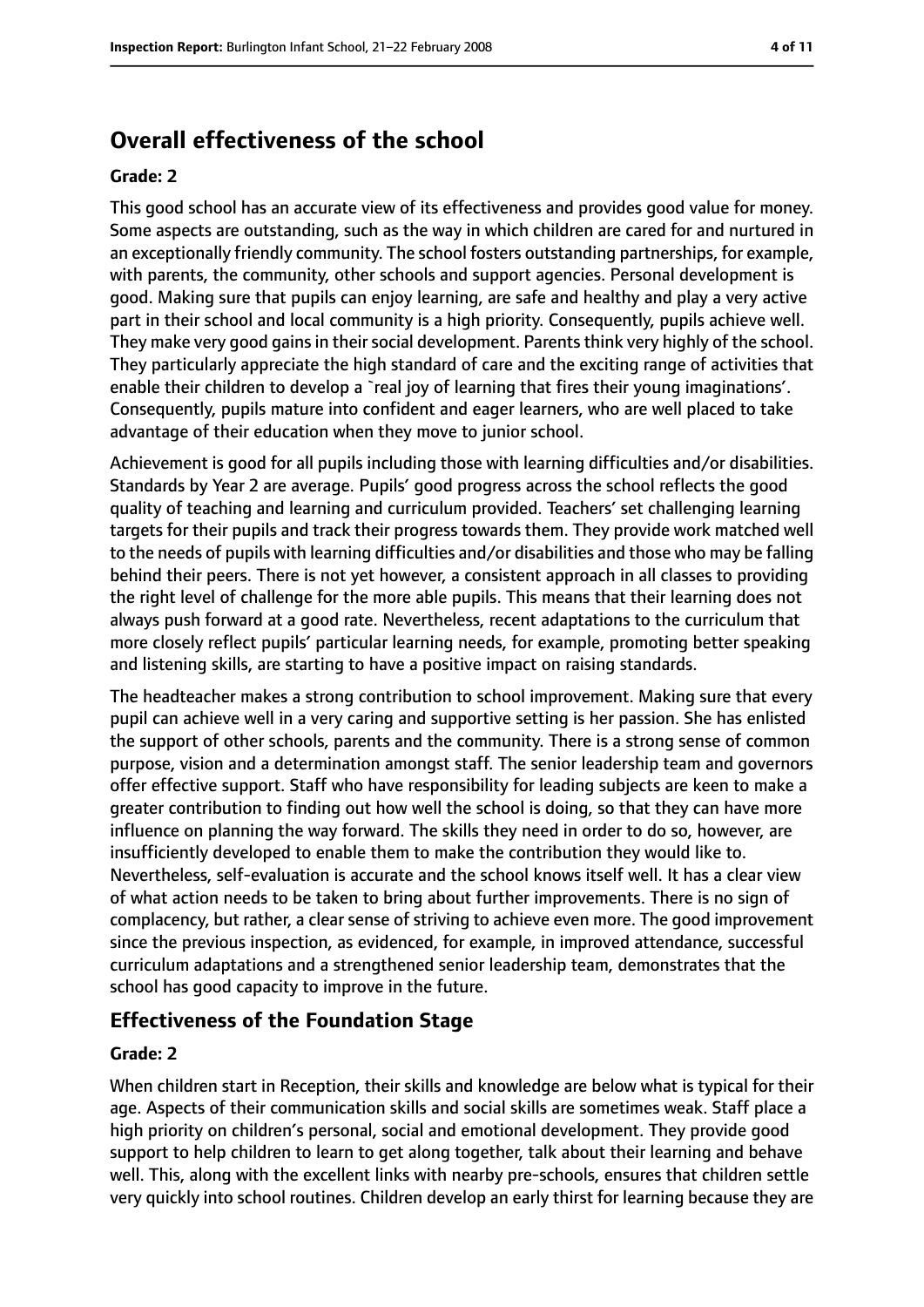taught well. They have access to a wonderful range of stimulating and increasingly practical activities from which to choose. Lessons are sometimes outstanding. This is because staff keep a very watchful eye on how well individual children are doing, so that daily activities and teachers' questioning take full account of children's varying learning needs. Recent changes to leadership and the curriculum are having a positive impact on children's achievement. An increased emphasis on improving children's communication and language skills, for example, is already paying dividends, albeit there is scope to develop this still further. Children's good progress means that when they transfer to Year 1, their skills are much closer to those expected nationally, although in aspects of communication, language and literacy, they have not all yet made up for their sometimes very low starting points.

#### **What the school should do to improve further**

- Ensure a consistent approach in all classes to providing the right level of challenge for the more able pupils.
- Extend the skills of subiect leaders and managers, so that they can play an increased role in finding out how well the school is doing and influencing its way forward.

## **Achievement and standards**

#### **Grade: 2**

The achievement of pupils of all ages, including those with learning difficulties and/or disabilities, is good. Standards by the end of Year 2 are average. This represents good progress from pupils' below average starting points. Standards and the rate at which pupils make progress are steadily improving. This is particularly noticeable in mathematics; so much so, that the results of teachers' assessments reported in mathematics in 2007 were the highest in five years and were almost above average. Although standards in reading and writing are average, in recent years, they have been higher in reading than in writing. In 2007, this was because a greater proportion of pupils exceeded the level expected for their age in reading than in writing. Improving pupils' writing skills has been a recent priority for improvement. Current school data and inspection evidence indicates that the school's action is starting to pay small dividends, and pupils' progress in writing has started to speed up. Pupils with learning difficulties and/or disabilities make good progress because staff are very aware of their individual needs and provide effective care, guidance and support.

## **Personal development and well-being**

#### **Grade: 2**

Pupils' personal development and well being, including their spiritual, moral, social and cultural development, is good. Pupils' outstanding social development shows in the mature and confident way in which they enjoy undertaking small duties, get along well together and relish opportunities to make their school a happier and safer place. Pupils' cultural development is satisfactory although their understanding of the diverse nature of British society is not yet fully developed. Pupils' attitudes to learning and their behaviour are good. They say that they do their best because achievements are valued and celebrated. Attendance is good and, because of action taken to promote better attendance, it has improved greatly since the previous inspection. Pupils' outstanding understanding of healthy lifestyles is seen in their enjoyment of taking part in physical activities, such as the popular 'Activate' sessions. Pupils understand that this helps to keep their bodies and minds healthy and helps them to learn. The school holds the Healthy Schools Award and has recently received the Activemark Award. Flourishing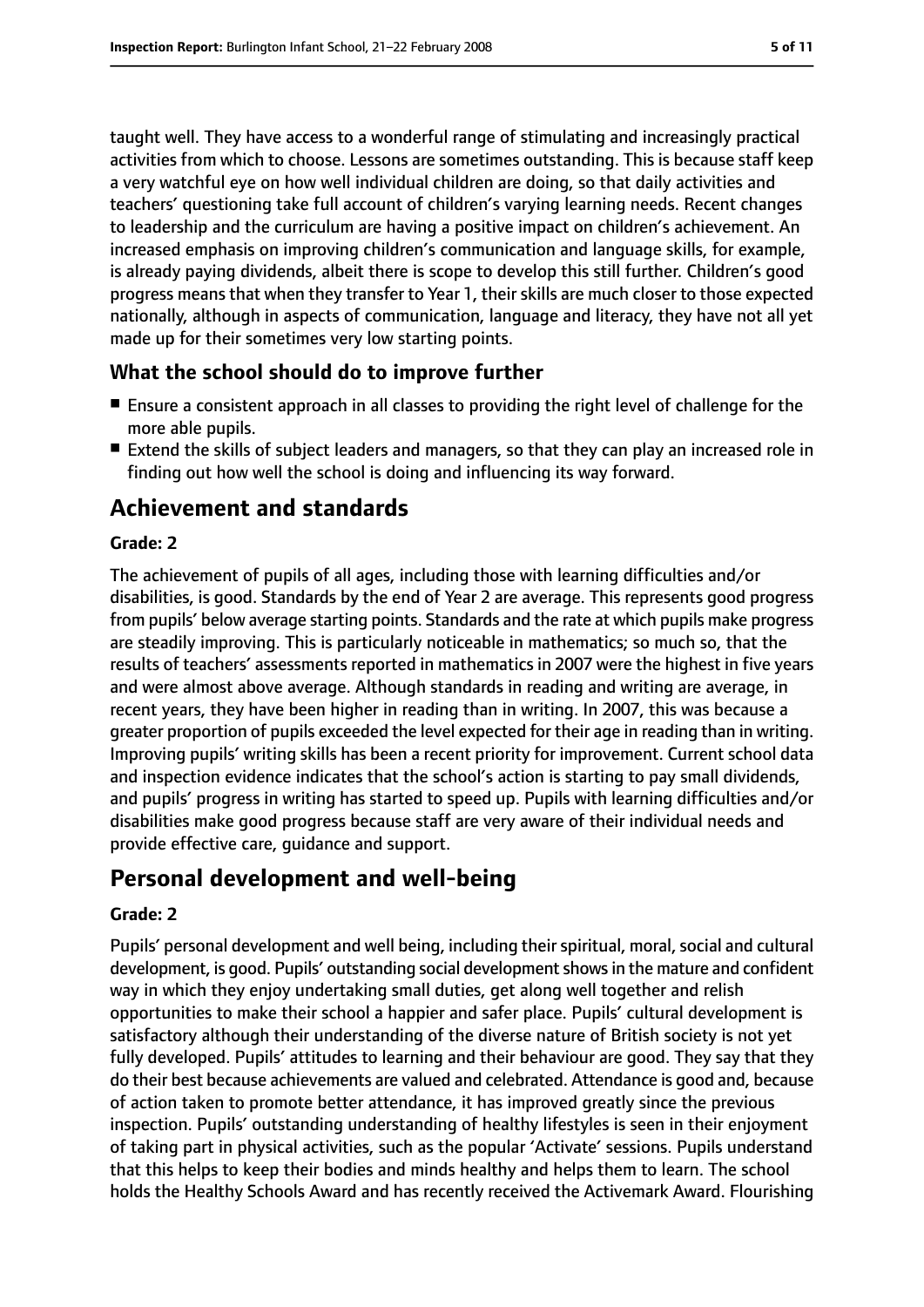social skills, along with good progress in literacy and numeracy skills, equip pupils well for the future.

# **Quality of provision**

## **Teaching and learning**

#### **Grade: 2**

As a result of good teaching and learning, pupils make good progress. Good organisation, purposeful activities, positive relationships and careful deployment of support staff are strong features of most lessons. Consequently, pupils behave well and are open to learning. Teachers make regular assessments to find out what pupils can already do. They use information well to offer the right kind of support for pupils with learning difficulties and/or disabilities, or those whose learning needs a boost. Some teachers ensure that the more able pupils are always challenged to achieve even more. This, along with good marking of pupils' work, reflects teaching at it's very best. However, these practices are not seen consistently across all classes and, as a result, the more able pupils could sometimes achieve more. Nevertheless, hard working teachers all respond with enthusiasm to changes in practice. Increasing chances for pupils to talk about their learning, for example, contributes towards an improving picture.

#### **Curriculum and other activities**

#### **Grade: 2**

A creative, practical and enriching curriculum enables all pupilsto make good progress. A strong focus on pupils' personal development ensures that they enjoy learning and benefit fully from their education. Efforts to raise standards include careful adjustments to the curriculum. In mathematics, for example, standards are improving because pupils have good opportunities for investigating and solving problems. Similarly, in English, pupils' learning is speeding up as a result of increased opportunities for talking about their work. In writing, however, learning is sometimes restricted, especially for the more able pupils, by lack of opportunities to practise their basic writing skills. This is most evident when pupils complete worksheets that do not require them to think for themselves. The curriculum takes good account of the learning needs of those pupils in Year 1 who need a more gradual transition to formal learning. A good range of support programmes helps pupils with learning difficulties and/or disabilities and those needing additional social and emotional support to achieve well.

#### **Care, guidance and support**

#### **Grade: 2**

Making sure that every pupil is nurtured and cared for is at the very heart of the school. Pupils say that there is always someone to turn to if they are worried. Appropriate procedures for protecting and safeguarding pupils are in place. The school gives high priority to providing the right kind of support for pupils with learning difficulties and/or disabilities and those with social and emotional needs. Staff, parents and outside agencies work together closely to ensure that the pupils achieve as well as they can. Outstanding links with local pre-schools and the junior school ensure that pupils transfer smoothly. Academic guidance is satisfactory. Pupils are beginning to understand how well they are getting on in their writing. This is because teachers share and discuss progress towards individual targets in lessons and when they mark pupils' work. However, these practices are not used consistently well across the classes because the targets for the more able pupils are not always challenging enough.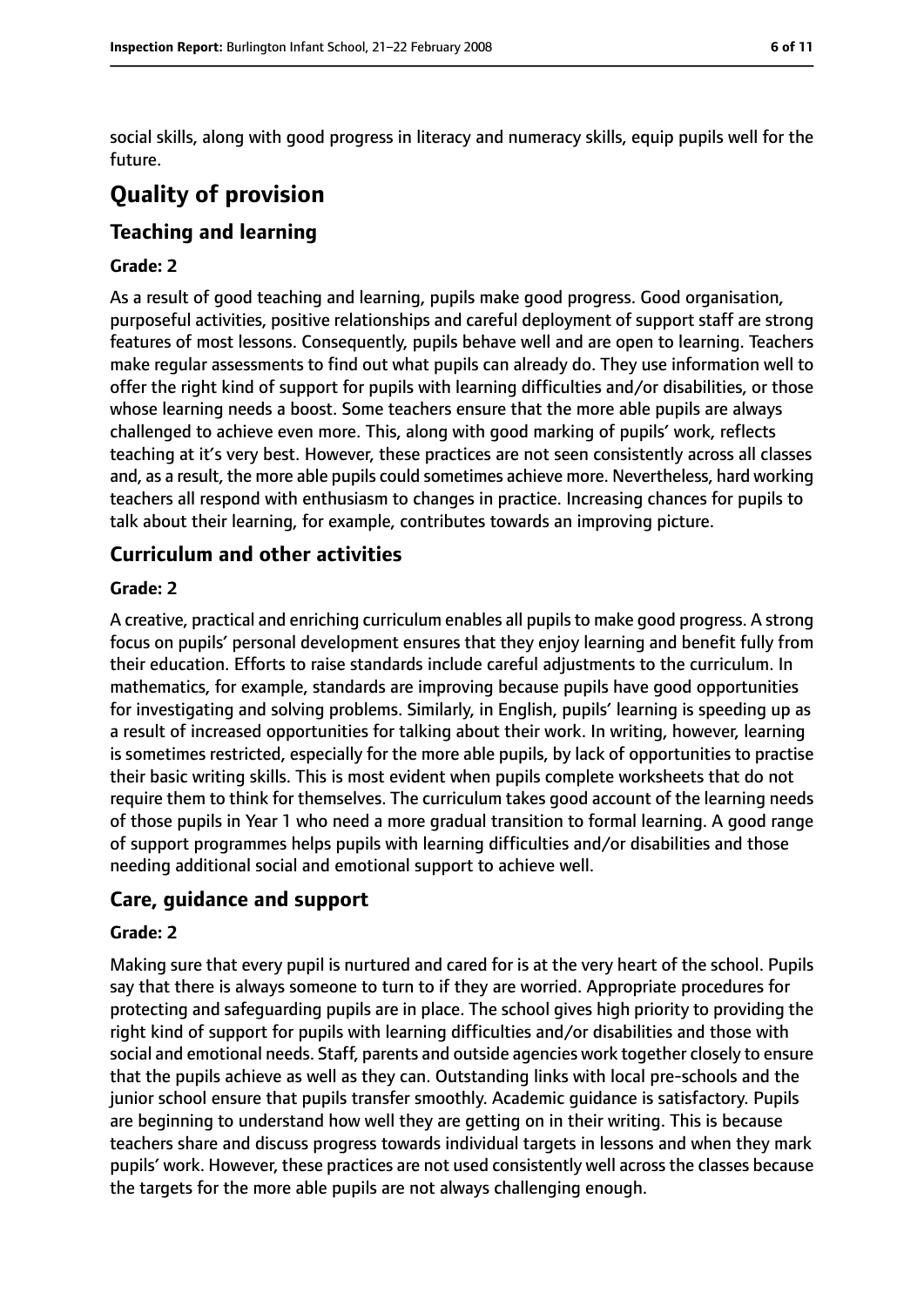### **Leadership and management**

#### **Grade: 2**

Leadership, management and governance are good. The headteacher has the full support of staff and governors, who all share her clear vision for the school. This is why pupils' personal development and well-being is high on everyone's agenda and helping them to achieve so well. The assistant headteacher makes a strong contribution to ensuring that the curriculum promotes a love of learning. The recent appointment of the deputy headteacher has strengthened the senior leadership team further. Together, this team has identified well-chosen and carefully planned priorities for future improvement, for example raising standards in writing. Enthusiastic subject coordinators contribute well to ensuring that staff apply new teaching initiatives confidently to day-to-day practice. However, they do not yet have the skills they need to enable them to check the school's performance, identify strengths and weaknesses and plan the way forward. Nevertheless, the school has made good progress since the previous inspection, for example, improving attendance, a strengthened leadership team and the recent steady rise in standards. This plus a clear direction for the future demonstrate good capacity to improve.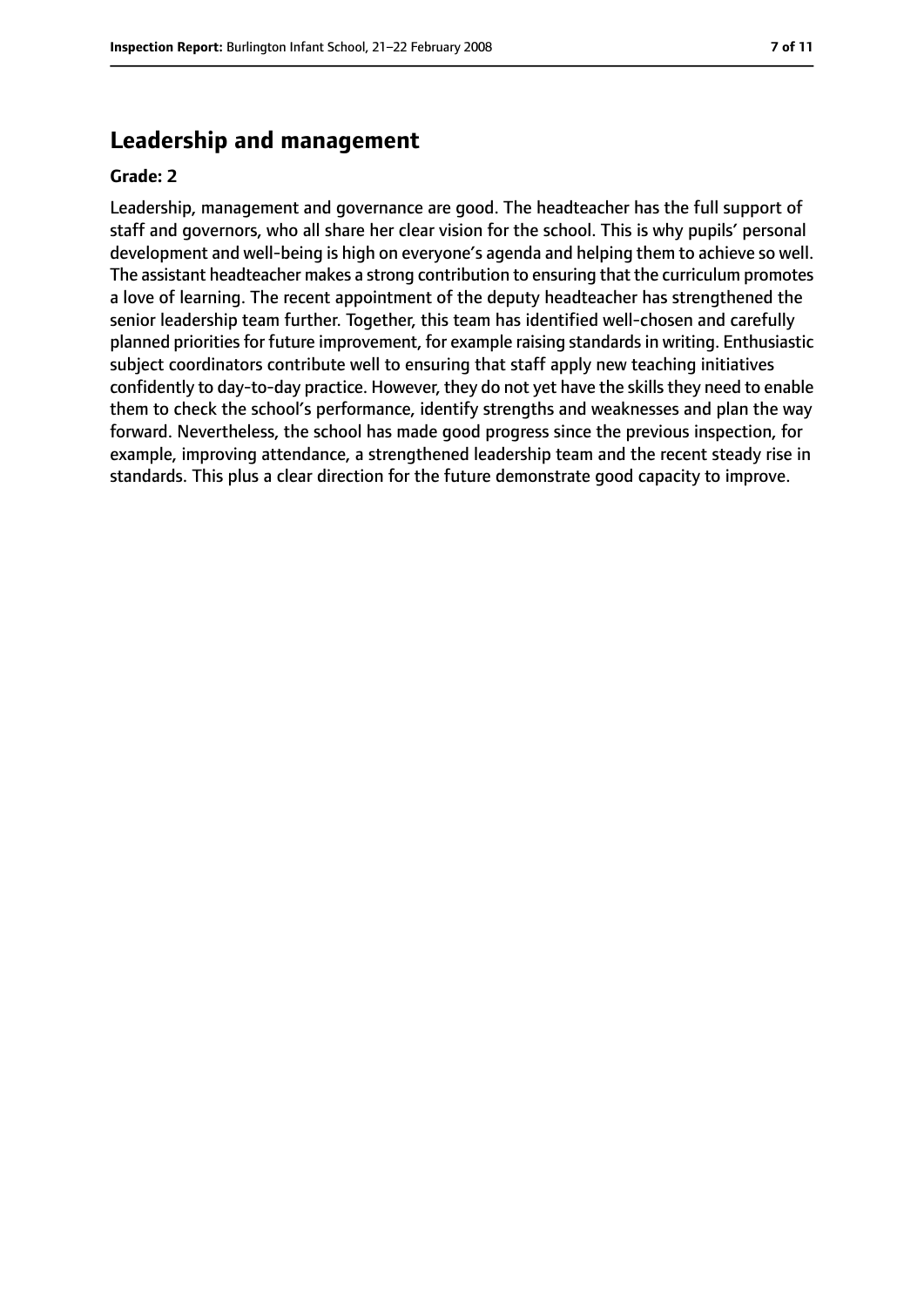**Any complaints about the inspection or the report should be made following the procedures set out in the guidance 'Complaints about school inspection', which is available from Ofsted's website: www.ofsted.gov.uk.**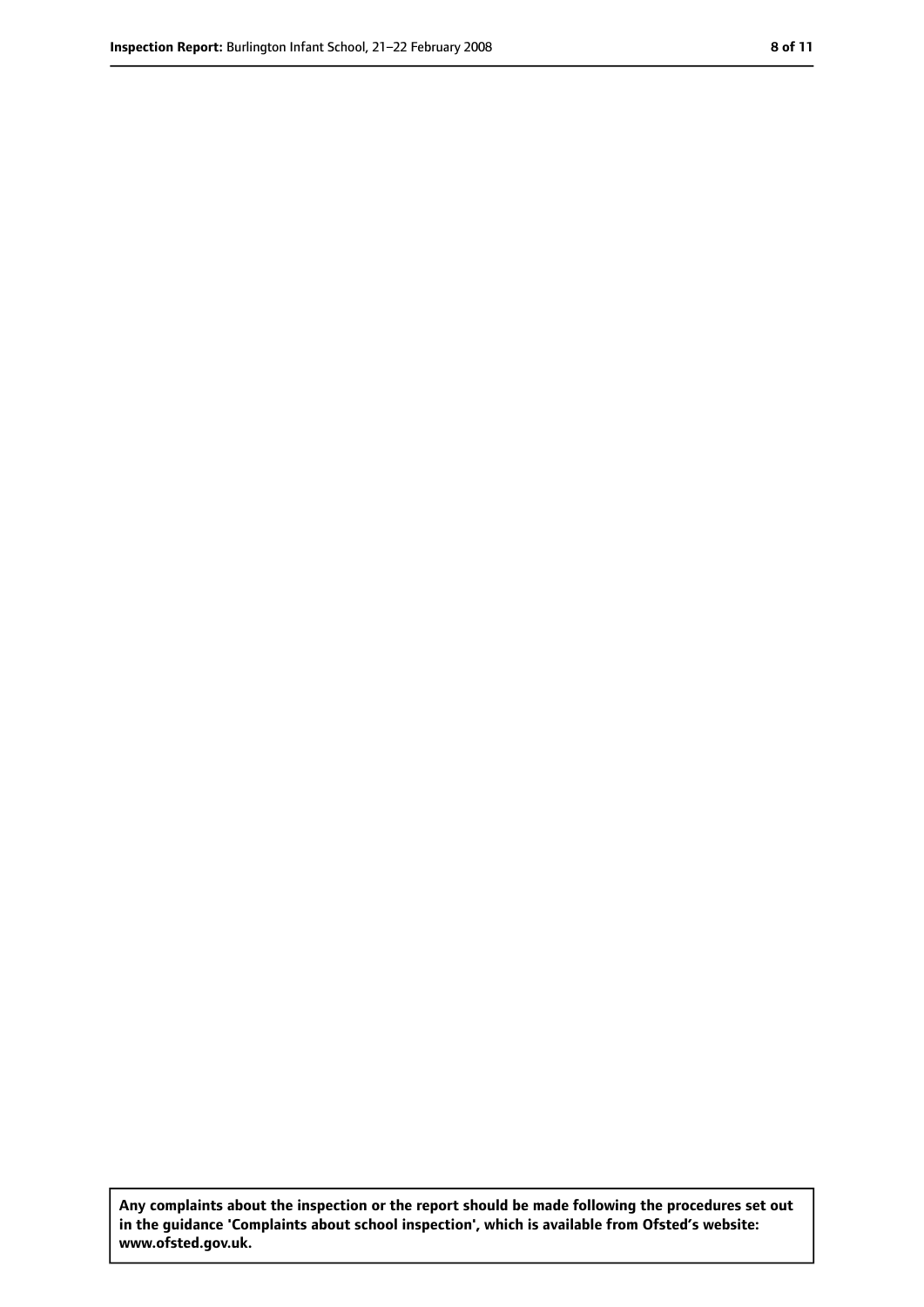#### **Annex A**

# **Inspection judgements**

| $^{\backprime}$ Key to judgements: grade 1 is outstanding, grade 2 good, grade 3 satisfactory, and | <b>School</b>  |
|----------------------------------------------------------------------------------------------------|----------------|
| arade 4 inadequate                                                                                 | <b>Overall</b> |

## **Overall effectiveness**

| How effective, efficient and inclusive is the provision of education, integrated<br>care and any extended services in meeting the needs of learners? |     |
|------------------------------------------------------------------------------------------------------------------------------------------------------|-----|
| Effective steps have been taken to promote improvement since the last<br>inspection                                                                  | Yes |
| How well does the school work in partnership with others to promote learners'<br>well-being?                                                         |     |
| The effectiveness of the Foundation Stage                                                                                                            |     |
| The capacity to make any necessary improvements                                                                                                      |     |

#### **Achievement and standards**

| How well do learners achieve?                                                                               |  |
|-------------------------------------------------------------------------------------------------------------|--|
| The standards <sup>1</sup> reached by learners                                                              |  |
| How well learners make progress, taking account of any significant variations between<br>groups of learners |  |
| How well learners with learning difficulties and disabilities make progress                                 |  |

#### **Personal development and well-being**

| How good is the overall personal development and well-being of the<br>learners?                                  |  |
|------------------------------------------------------------------------------------------------------------------|--|
| The extent of learners' spiritual, moral, social and cultural development                                        |  |
| The extent to which learners adopt healthy lifestyles                                                            |  |
| The extent to which learners adopt safe practices                                                                |  |
| How well learners enjoy their education                                                                          |  |
| The attendance of learners                                                                                       |  |
| The behaviour of learners                                                                                        |  |
| The extent to which learners make a positive contribution to the community                                       |  |
| How well learners develop workplace and other skills that will contribute to<br>their future economic well-being |  |

#### **The quality of provision**

| How effective are teaching and learning in meeting the full range of the<br>learners' needs?          |  |
|-------------------------------------------------------------------------------------------------------|--|
| How well do the curriculum and other activities meet the range of needs<br>and interests of learners? |  |
| How well are learners cared for, guided and supported?                                                |  |

 $^1$  Grade 1 - Exceptionally and consistently high; Grade 2 - Generally above average with none significantly below average; Grade 3 - Broadly average to below average; Grade 4 - Exceptionally low.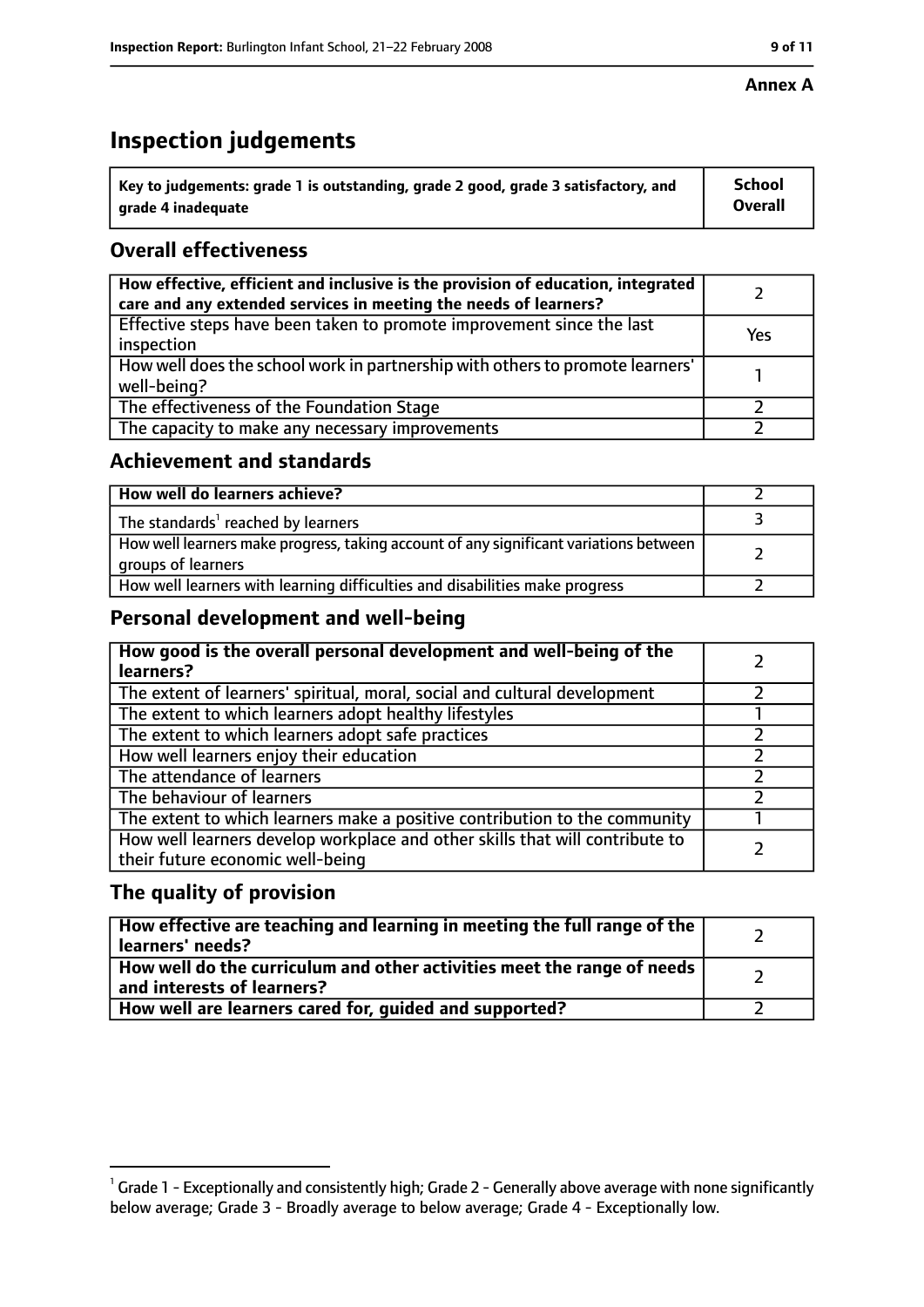# **Leadership and management**

| How effective are leadership and management in raising achievement<br>and supporting all learners?                                              |           |
|-------------------------------------------------------------------------------------------------------------------------------------------------|-----------|
| How effectively leaders and managers at all levels set clear direction leading<br>to improvement and promote high quality of care and education |           |
| How effectively leaders and managers use challenging targets to raise standards                                                                 |           |
| The effectiveness of the school's self-evaluation                                                                                               |           |
| How well equality of opportunity is promoted and discrimination tackled so<br>that all learners achieve as well as they can                     |           |
| How effectively and efficiently resources, including staff, are deployed to<br>achieve value for money                                          |           |
| The extent to which governors and other supervisory boards discharge their<br>responsibilities                                                  |           |
| Do procedures for safequarding learners meet current government<br>requirements?                                                                | Yes       |
| Does this school require special measures?                                                                                                      | <b>No</b> |
| Does this school require a notice to improve?                                                                                                   | No        |